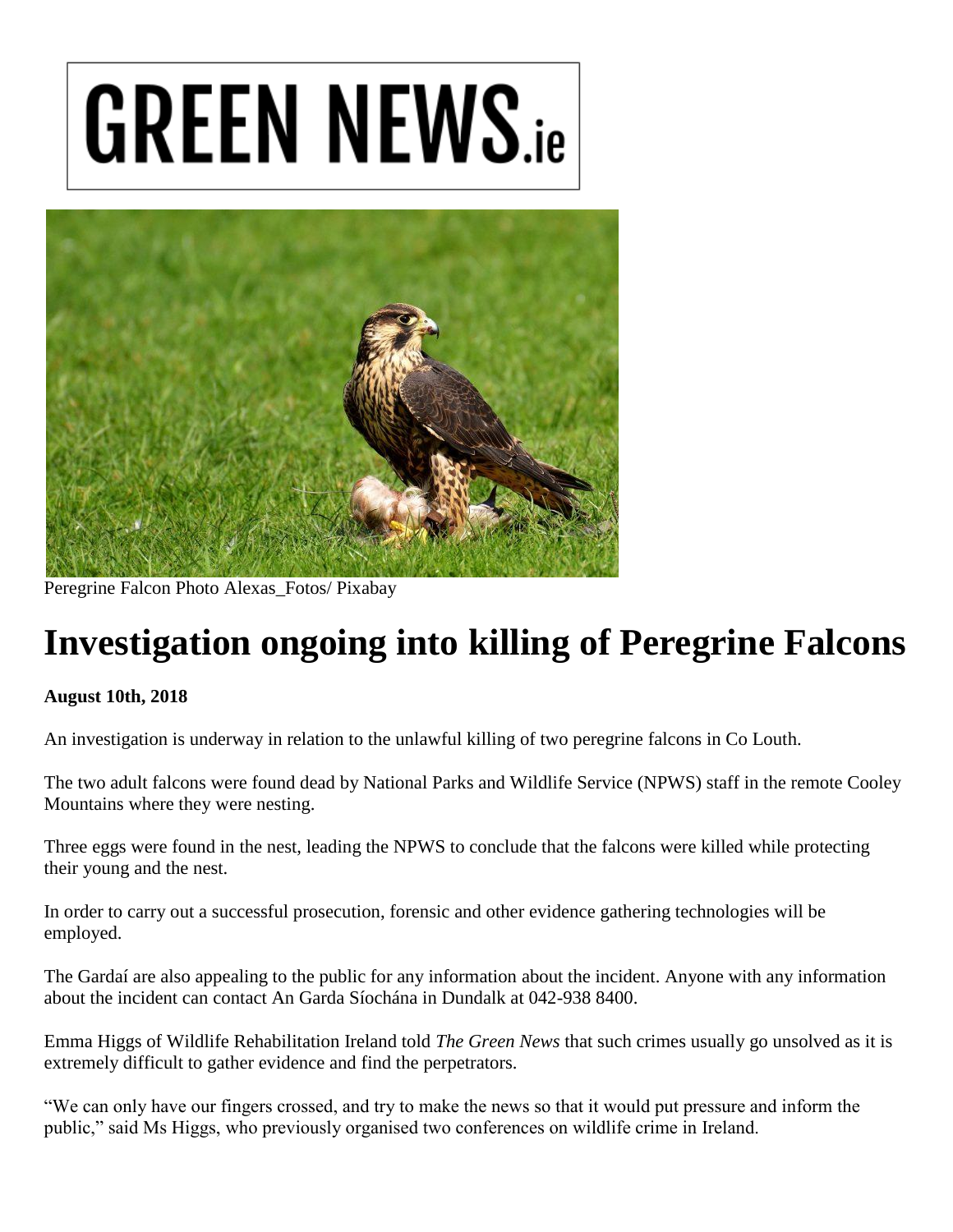Ms Higgs said that the "punishment never fits the crime" as most of the times people are let go with only small a compensation to pay.

A spokesperson of Irish Raptor Study Group, Irene O'Brien agreed that it is difficult to prosecute someone and that these crimes are more often soon forgotten as there is not enough evidence.

Even when cases are taken forward, she said, penalties dished out are "not harsh enough". She added: "I think wildlife crime in Ireland, in general, is often not considered crime and is not taken seriously."



White-tailed eagles have been found dead recently in Ireland Photo: Yathin S Krishnappa

Peregrines population has seen a major decline since the use of pesticides such as DDT took hold in Irish agriculture in the 1950s and 1960s.

Since the 1970s, when several dangerous pesticides were banned, the population experienced a steady recovery. The most recent survey recorded [over 400 breeding pairs of peregrines around the country.](https://www.irishtimes.com/news/science/flying-high-peregrine-falcons-return-to-irish-skies-1.3339249)

Today, humans are the primary threat to the population of the world's fastest birds. Between 2011 and 2015, over 100 incidents of illegal killings of Birds of Prey were recorded in Ireland, including the shooting of eight Peregrine Falcons and the poisoning of 16 more.

Peregrines are very traditional and always breed in the same location, which makes them more exposed to human persecutions.

Some of the high profile incidents have been highlighted in the media in the past, including the [shooting of hen](https://www.birdwatchireland.ie/News/HenHarriershotdeadinCountyKerry/tabid/1435/Default.aspx)  [harriers in Co Kerry](https://www.birdwatchireland.ie/News/HenHarriershotdeadinCountyKerry/tabid/1435/Default.aspx) and [a white-tailed eagle in Co Tipperary,](https://www.irishtimes.com/news/environment/one-of-only-two-irish-bred-white-tailed-eagles-shot-and-killed-1.1713647) and the attempted [poisoning of peregrine falcons in](https://www.irishtimes.com/news/environment/record-number-of-birds-of-prey-were-poisoned-last-year-1.2870938)  [Co Dublin and numerous poisoning of red kites in Co Wicklow.](https://www.irishtimes.com/news/environment/record-number-of-birds-of-prey-were-poisoned-last-year-1.2870938)